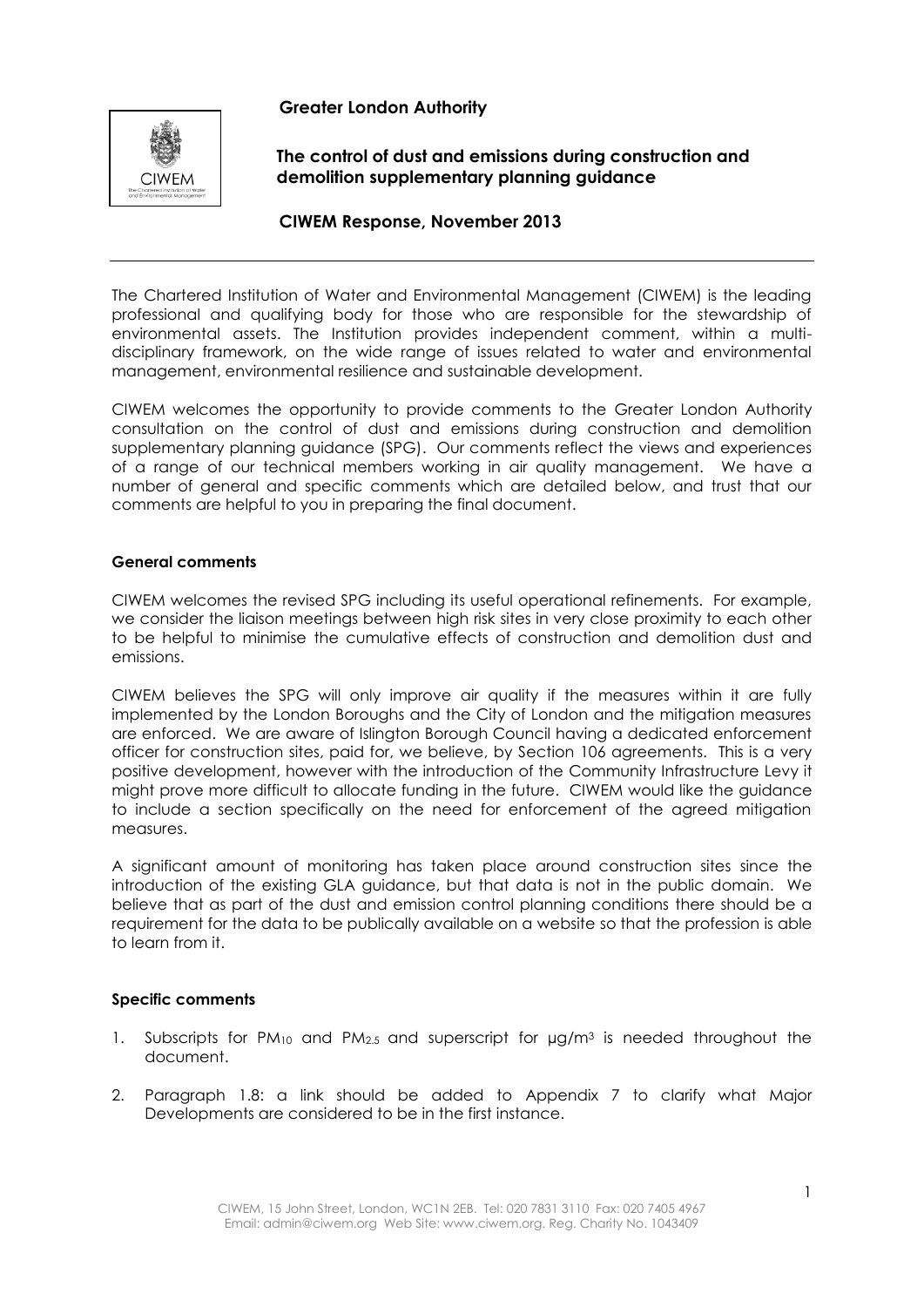- 3. Paragraph 1.9: "*Consequently. Therefore*," one word needs to be removed from this sentence.
- 4. Paragraph 4.1: bullet point 4 that discusses the level of risk for health and soiling includes reference to a quantitative and qualitative explanation. The risk evaluation approach utilised in the SPG and in IAQM guidance is qualitative and we suggest the term "quantitative" is omitted.
- 5. Paragraph 5.41: could be expanded to link to the two construction sites where Calcium Magnesium Acetate (CMA) has already been used, as shown below: "Whilst this latter trial occurred on operating waste sites, the benefits can be extended to construction / demolition sites, with particular reference to locations where a large volume of vehicles enter and exit the site, to help prevent resuspension. Two Crossrail sites have already used CMA (see over page). Appendix 10 provides guidance on the use of dust suppressants."
- 6. Page 50 dust suppressants example trial box: remove the sentence "The programme was carefully monitored and evaluated by King's College London" as the benefits for construction sites are based on the evaluation by King's for waste sites so this could be misleading. We also suggest removing the rest of the paragraph below the two example sites and augmenting Paragraph 5.41, as edited above, to highlight areas of most likely benefit on construction sites.
- 7. Appendix 10 Standard Operating Procedure Template: The third row, in the "What is in the document?" should also include:
	- Benefits and Limitations of Dust Suppressants; and
	- Standard Operating Procedure Template
- 8. Page 109 Benefits Table: The table has been corrupted in the draft SPG with some information in the wrong cells. The correct table is attached as an appendix.